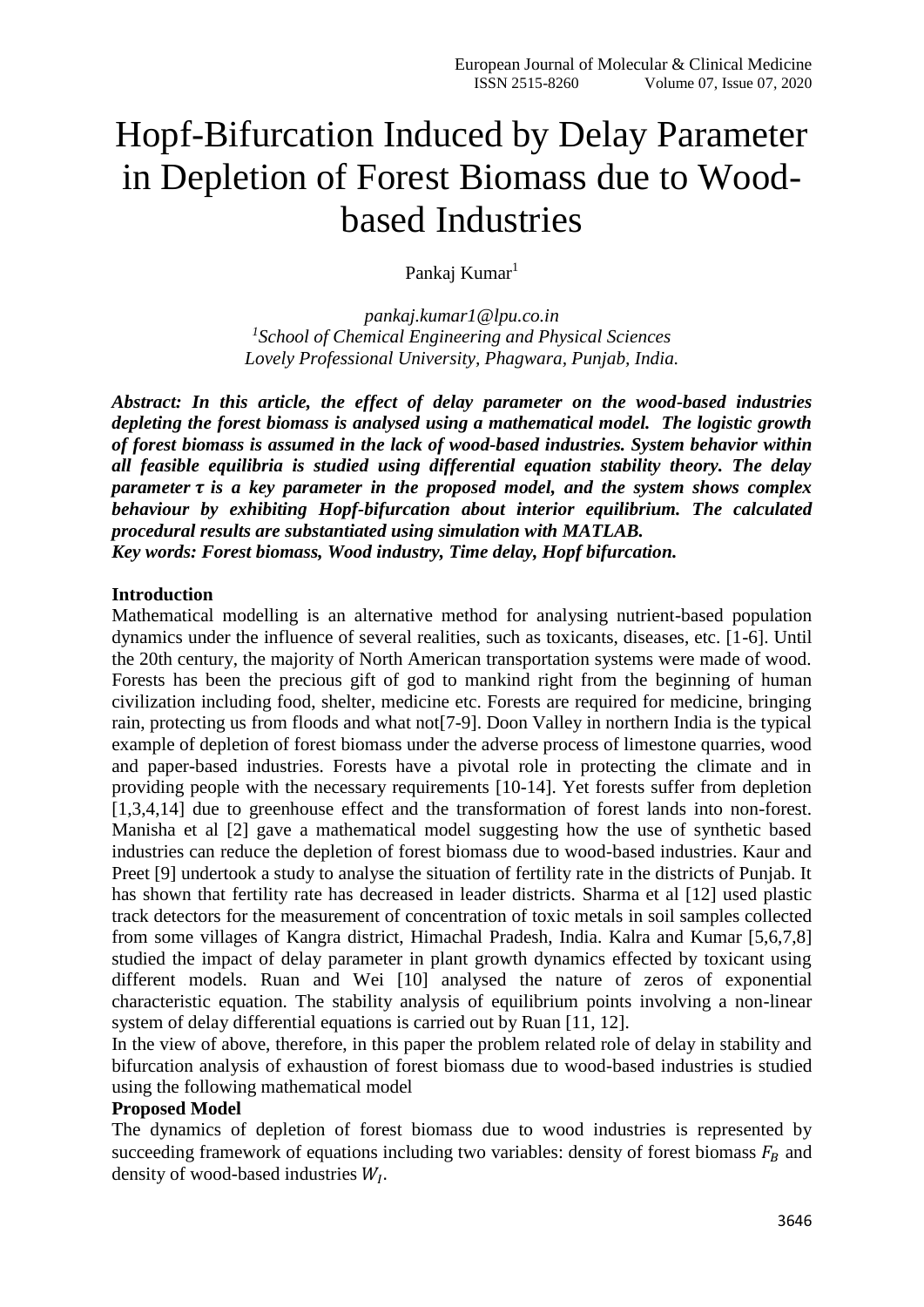$$
\frac{dF_B}{dt} = gF_B \left( 1 - \frac{F_B}{c} \right) - \alpha_1 F_B (t - \tau) W_I
$$
\n
$$
\frac{dW_I}{dt} = \beta_1 F_B W_I - \gamma_1 W_I
$$
\n(1)

Where:  $F_B(0) > 0$ ,  $W_I(0) > 0$  for all t and  $F_B(t - \tau) =$  constant for  $t \in [0, \tau]$ . The variables parameters and considered in this model are interpreted in Table 1: Table 1: Description of the variables and parameters of the system (1)- (2)

| Variables/Parameter | Description                                    |
|---------------------|------------------------------------------------|
| $F_R(t)$            | Density of forest biomass growing logistically |
| $W_I(t)$            | Density of wood-based industries               |
|                     | Inherent growth rate of forest population      |
|                     | Carrying capacity                              |
| $\alpha_1$          | Exhaustion rate of forest biomass              |
| D                   | Growth rate of wood-based industries           |
| $\gamma_1$          | Exhaustion rate of wood industry               |
| τ                   | <b>Delay Parameter</b>                         |

For non-denationalization, let  $b = \frac{F_B}{c}$  $\frac{F_B}{C}$  and  $w = \frac{W_I}{C}$  $\frac{v_I}{c}$ , The re-scaled system becomes:

$$
\frac{db}{dt} = b(1-b) - \alpha b(t-\tau)w\tag{3}
$$

$$
\frac{dw}{dt} = \beta bw - \gamma w
$$
\n(4)  
\nWhere  $\alpha = \frac{\alpha_1 C}{g}, \beta = \frac{\beta_1 C}{g}, \gamma = \frac{\gamma_1}{g}$  and  $b(0) > 0, w(0) > 0, b(t - \tau) = \text{constant for } t \in [0, \tau]$ .  
\nAnalysis of the Model  
\nBoundedness:  
\nFrom equation (3):  
\n
$$
\frac{db}{dt} = b(1 - b) - \alpha b(t - \tau) w
$$
\n
$$
\Rightarrow \frac{db}{dt} \le b(1 - b) \Rightarrow \lim_{h \to \infty} b \le 1. \text{ So, } b_u = 1
$$
\n(4)

 $\frac{du}{dt} \le b(1-b) \Rightarrow \lim_{t \to \infty} b \le 1$ . So,  $b_u = 1$ Also  $\frac{db}{dt} \ge b(1-b) - abw_u \Rightarrow \frac{db}{dt}$  $\frac{ab}{dt} \ge b(1 - \alpha bw_u) - b^2$ Suppose  $(1 - \alpha b w_u) = c_1 \Rightarrow \lim_{t \to \infty} b \ge c_1$ . So,  $b_l = (1 - \alpha b w_u)$ From equation (3) and (4):  $\beta \frac{db}{dt}$  $\frac{db}{dt} + \alpha \frac{dw}{dt}$  $\frac{dw}{dt} = \beta b - \beta b^2 - \alpha \gamma w$  $\Rightarrow \frac{d}{dt}$  $\frac{d}{dt}(\beta b + \alpha w) \le \beta b - \alpha \gamma w \le \beta b - \varphi \beta b + \varphi \beta b - \alpha \gamma w$  $\leq \ddot{\varphi}\beta b_u - \beta b(\varphi - 1) - \alpha \gamma w \leq \varphi \beta b_u - m\beta b - \alpha \gamma w$ Let  $m_1 = \min(m, v)$ , we get:

Let 
$$
m_1 = min(m, \gamma)
$$
, we get:  
\n
$$
\frac{d}{dt}(\beta b + \alpha w) \le \varphi \beta - m_1(\beta b + \alpha w) \Rightarrow \lim_{t \to \infty} (\beta b + \alpha w) \le \frac{\varphi \beta}{m_1}
$$
\n
$$
\Rightarrow \alpha w_u = \frac{\varphi \beta}{m_1} \text{So, } w_u = \frac{\varphi \beta}{\alpha m_1}
$$

Hence, all the solutions of the system of equations (1)- (2) lie in the two-dimensional region  $\mathcal{R} = \left\{ (b, w) \in R^{2+}: 0 < b_l \le b \le b_u, 0 < w \le w_u, b_l = 1 - \frac{\varphi \beta}{m} \right\}$  $\frac{\varphi\beta}{m_1}$ ,  $b_u = 1$ ,  $w_u = \frac{\varphi\beta}{\alpha m}$  $\frac{\varphi p}{\alpha m_1}$ ,  $t \to \infty$ , where  $m_1 = \min(m, \gamma)$  with initial conditions  $b \ge 0, w \ge 0, \forall t > 0$  and  $b(t - \tau) =$ constant for  $t \in [0, \tau]$ .

## **Positivity of Solutions:**

From equation (4): 
$$
\frac{dw}{dt} \ge -\gamma w \Rightarrow \frac{dw}{w} \ge -\gamma dt \Rightarrow w \ge e^{-\gamma t}
$$
  
From equation (3):  $\frac{db}{dt} \ge -b^2 - abw \Rightarrow \frac{db}{dt} \ge -b(1 + \alpha w) \Rightarrow \frac{db}{dt} \ge -b(1 + \frac{\varphi \beta}{m_1})$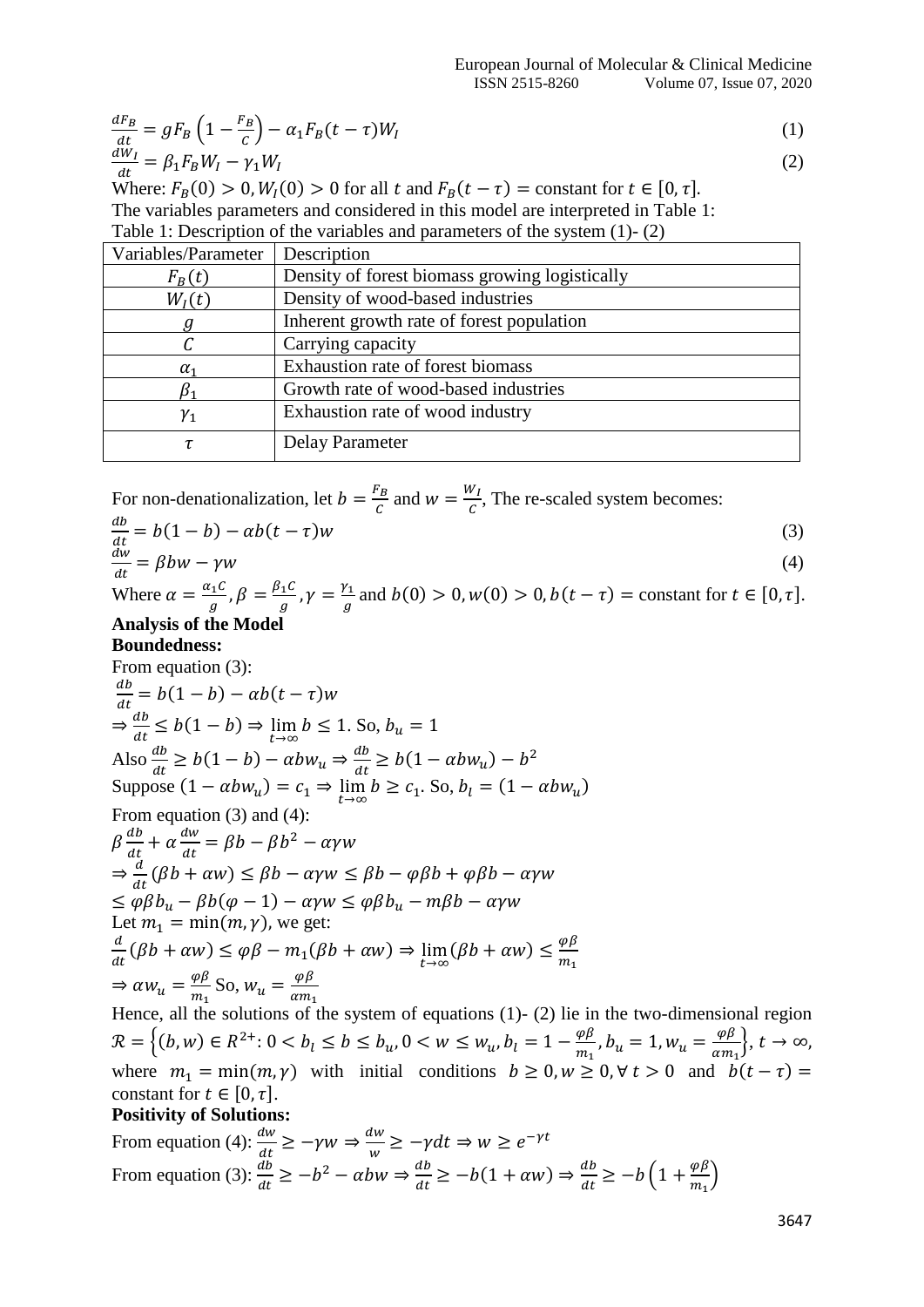$$
\Rightarrow \frac{db}{b} \ge -\left(1 + \frac{\varphi \beta}{m_1}\right) dt \Rightarrow b \ge e^{-\left(1 + \frac{\varphi \beta}{m_1}\right)t}
$$
  
So,  $b > 0$ ,  $w > 0$   $\forall$  t

 $\forall$  50,  $\theta \geq 0, w \geq 0 \forall t$ .

Hence solution set of the system of equations stay positive for all t. It ensures that system persists.

## **Equilibrium points:**

There are three equilibrium points  $E_1(b^* = 1, w^* = 0)$ ,  $E_2(b^* = 0, w^* = 0)$  and  $E_3(b^* \neq 0, w^* \neq 0)$ :

The third equilibrium  $E_3(b^* \neq 0, w^* \neq 0)$  is found by annihilating two derivatives  $\frac{db^*}{dt}$  $\frac{dv}{dt}$  and  $dw^*$  $\frac{dw^*}{dt}$ . i.e.  $\frac{db^*}{dt}$  $\frac{db^*}{dt} = 0$  and  $\frac{dw^*}{dt} = 0$ From  $\frac{dw^*}{dt} = 0$ ; we get the first isocline as:  $b^* = \frac{\gamma}{a}$ β (5) From  $\frac{dF^*}{dt}$  $\frac{dr}{dt} = 0$ ; we get the second isocline as:  $w^* = \frac{\beta - \gamma}{\alpha \beta}$  (6)

The intersection of these two isoclines give the equilibrium  $E^*$ . It is assumed that at the point of equilibriums:  $b^*(t-\tau) \cong b^*(t)$ .

## Stability of Equilibrium  $E^*$  and Hopf bifurcation:

The system of equations governing the nutrient-plant biomass mechanism at the equilibrium  $E_3(b^* \neq 0, w^* \neq 0)$  is given by:

$$
\frac{d\vec{b}^*}{dt} = b^*(1 - b^*) - \alpha b^*(t - \tau)w^* \n\frac{dw^*}{dt} = \beta b^* w^* - \gamma w^* \tag{8}
$$

$$
dt
$$
 The characteristic equation associated with the system of equations (7)-(8) is given by:

 $\lambda^2 + p\lambda + q + (r\lambda + s)e$  $-\lambda \tau = 0$  (9) Where  $p = (2b^* + \gamma) - (1 + \beta b^*)$ ,  $q = (\beta b^* + 2b^* \gamma) - (\gamma + 2\beta b^*)$ ,  $r = \alpha w^*$ ,  $s = \alpha w^* (\gamma - \beta b^*)$ 

 $p \ge 0$  if  $(2b^* + \gamma) \ge (1 + \beta b^*)$ ,  $q \ge 0$  if  $(\beta b^* + 2b^* \gamma) \ge (\gamma + 2\beta b^*)$ ,  $r \ge 0$  if  $\alpha w^* \ge 0$ ,  $s \geq 0$  if  $\gamma \geq \beta b^*$ 

When  $\tau = 0$ , the equation (9) becomes:

$$
\lambda^2 + (p+r)\lambda + (q+s) = 0 \tag{10}
$$

By Routh-Hurwitz's criteria, roots of equation (10) will have negative real part i.e. the system is stable if:

$$
(\mathcal{H}_1): (p+r) > 0;
$$

$$
(\mathcal{H}_2)\colon (q+s)>0
$$

Now, we would like to check the shifting of negative real part of the roots to positive real parts with variations in the values of  $\tau$ .

Let  $\lambda = i\omega$  be a root of equation (9), then equation (9) becomes:

$$
(i\omega)^2 + p(i\omega) + q + (r(i\omega) + s)e^{-(i\omega)\tau} = 0
$$

 $\Rightarrow -\omega^2 + p(i\omega) + q + (r(i\omega) + s)(\cos \omega \tau - i\sin \omega \tau) = 0$ Separating real and imaginary parts:

$$
-\omega^2 + q = -s\cos\omega\tau - r\omega\sin\omega\tau\tag{11}
$$

 $p\omega = -r \cos \omega \tau + \sin \omega \tau$  (12)

It follows that  $\omega$  satisfies:

$$
\omega^4 - (r^2 - p^2 + 2q)\omega^2 + (q^2 - s^2) = 0
$$
  
The two roots of equation (13) are: (13)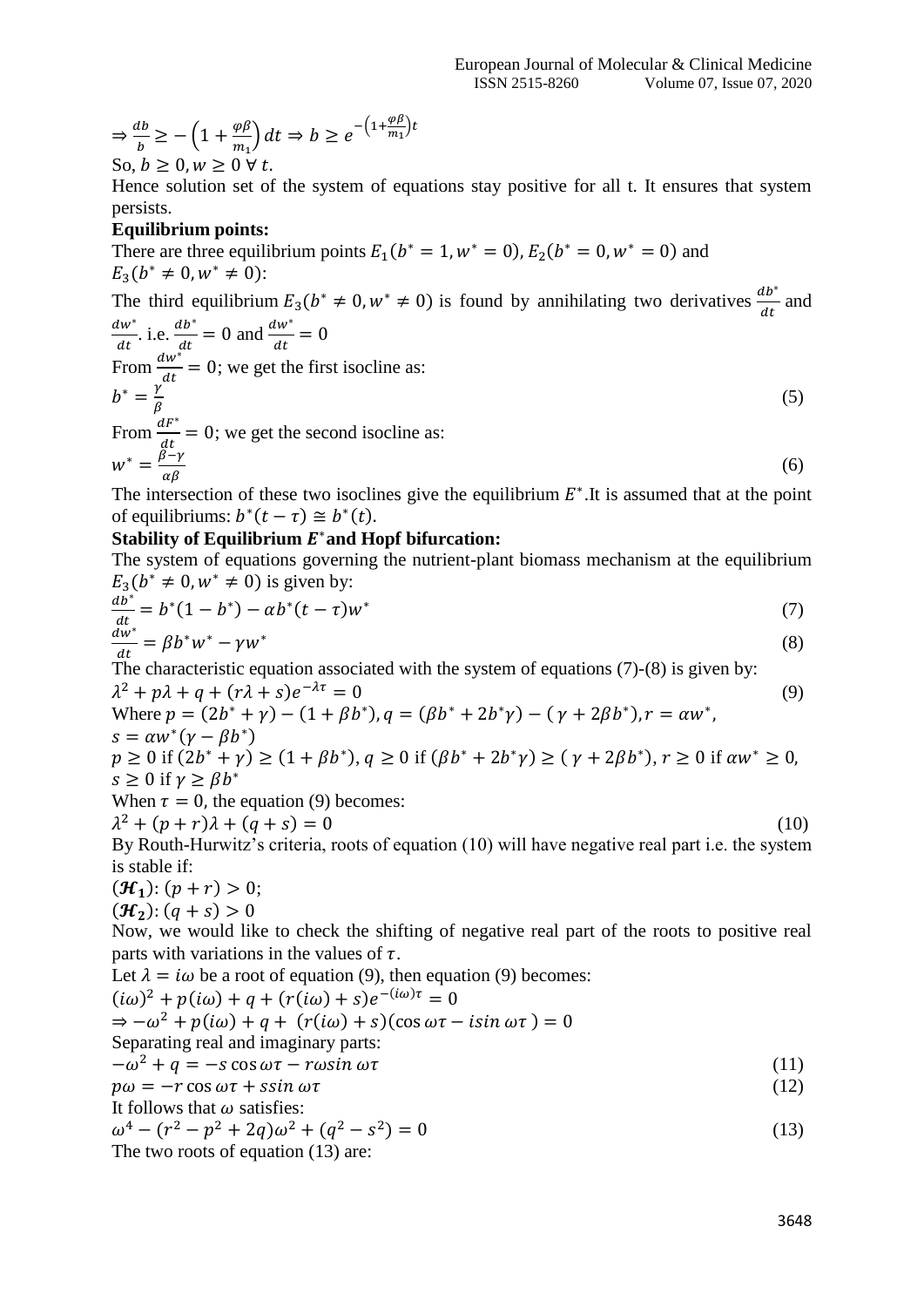$$
\omega_{1,2}^2 = \frac{(r^2 - p^2 + 2q) \pm \sqrt{(r^2 - p^2 + 2q)^2 - 4(q^2 - s^2)}}{2}
$$

None of the two roots  $\omega_{1,2}^2$  is positive if:

 $(\mathcal{H}_3)$ :  $(r^2 - p^2 + 2q) < 0$  and  $(q^2 - s^2) > 0$  or  $(r^2 - p^2 + 2q)^2 < 4(q^2 - s^2)$ That means equation (14) does not have positive roots if condition  $(\mathcal{H}_3)$  holds. We have the following Conjecture (Ruan [12])

**Conjecture 1.** If  $(\mathcal{H}_1) - (\mathcal{H}_2)$  hold, then all the roots of equation (9) have negative real parts for all  $\tau \geq 0$ .

On the other hand, if:

 $(\mathcal{H}_4): (q^2 - s^2) < 0$  or  $(r^2 - p^2 + 2q) > 0$  and  $(r^2 - p^2 + 2q)^2 = 4(q^2 - s^2)$ Then, +ve root of equation (11) is  $\omega_1^2$ .

On the same basis, if:

 $(\mathcal{H}_5)$ :  $(q^2 - s^2) > 0$  or  $(r^2 - p^2 + 2q) > 0$  and  $(r^2 - p^2 + 2q)^2 > 4(q^2 - s^2)$ Then, two +ve roots of equation (11) are  $\omega_{1,2}^2$ .

In both-  $(\mathcal{H}_4)$  and  $(\mathcal{H}_5)$ , the equation (9) has purely imaginary roots when  $\tau$  takes certain values. The critical values  $\tau_j^{\pm}$  of  $\tau$  can be calculated from the system of equations (9)-(10), given by:

$$
\tau_j^{\pm} = \frac{1}{\omega_{1,2}} \cos^{-1} \left[ \frac{s(\omega_{1,2}^2 - q) - pr\omega_{1,2}^2}{r^2 \omega_{1,2}^2 + s^2} \right] + \frac{2j\pi}{\omega_{1,2}}, j = 0, 1, 2, ... \tag{15}
$$

The above discussion can be condensed in succeeding conjecture (Ruan [12])

**Conjecture 2.** (I) If  $(\mathcal{H}_1) - (\mathcal{H}_2)$  and  $(\mathcal{H}_4)$  hold and  $\tau = \tau_j^+$ , then equation (9) has a pair of purely imaginary roots  $\pm i\omega_1$ .

**(II)** If  $(\mathcal{H}_1) - (\mathcal{H}_2)$  and  $(\mathcal{H}_5)$  hold and  $\tau = \tau_j^+(\tau = \tau_j^-$  respectively), then equation (9) has a pair of purely imaginary roots  $\pm i\omega_1(\pm i\omega_2$  respectively).

Our expectation is the shifting of negative real part of some roots of equation (9) to positive real part when  $\tau > \tau_j^+$  and  $\tau < \tau_j^-$ . To look into this possibility, let us denote:

 $\tau_j^{\pm} = \mu_j^{\pm}(\tau) + i\omega_j^{\pm}(\tau); j = 0,1,2,3,...$ 

The roots of equation (9) satisfy:  $\mu_j^{\pm}(\tau_j^{\pm}) = 0$ ,  $\omega_j^{\pm}(\tau_j^{\pm}) = \omega_{1,2}$ 

We can verify that the following transversality condition holds:

$$
\frac{d}{d\tau}\left(Re\ \lambda_j^+\left(\tau_j^+\right)\right) > 0 \ and\ \frac{d}{d\tau}\left(Re\ \lambda_j^-\left(\tau_j^-\right)\right) < 0
$$

It concludes that  $\tau_j^{\pm}$  are bifurcating values. The succeeding postulate gives the scattering of the zeros of the equation (9) (Ruan [12])

**Postulate:** Let  $\tau_j^+(j = 0, 1, 2, 3, ...)$  be defined by equation (15).

**(I)** If  $(\mathcal{H}_1)$ ,  $(\mathcal{H}_2)$  hold, then all the roots of equation (9) have -ve real parts for all  $\tau \ge 0$ .

**(II)** If  $(\mathcal{H}_1)$ ,  $(\mathcal{H}_2)$  and  $(\mathcal{H}_4)$  hold and when  $\tau \in [0, \tau_0^+)$ , then all the roots of equation (9) have -ve real parts. When  $\tau = \tau_0^+$ , then equation (9) has a pair of purely imaginary roots  $\pm i\omega_1$ . When  $\tau > \tau_0^+$ , equation (7) has at least one root with +ve real part.

**(III)** If  $(\mathcal{H}_1)$ ,  $(\mathcal{H}_2)$  and  $(\mathcal{H}_5)$  hold, then there is a +ve integer m such that

 $0 < \tau_0^+ < \tau_0^- < \tau_1^+ < \tau_1^- - - < \tau_{m-1}^- < \tau_m^+$  and there are m switches from stability to instability. This means, when  $\tau \in [0, \tau_0^+), (\tau_0^-, \tau_1^+), \tau_- - \tau, (\tau_{m-1}^-, \tau_m^+)$ , all the roots of equation (9) have negative real parts. When  $\tau \in (\tau_0^+, \tau_0^-), (\tau_1^+, \tau_1^-), \tau_- - , (\tau_{m-1}^+, \tau_{m-1}^-)$  and  $\tau > \tau_m^+$ , equation (9) has at least one root with +ve real part.

## **Numerical Example**

The following set of parametric values is taken to represent graphically the dynamics depicted by the system of equations (1)- (2)

 $\alpha = 0.6, \beta = 0.6, \gamma = 0.4$  with:  $b(0) = 0.5, w(0) = 0.5$ 

(14)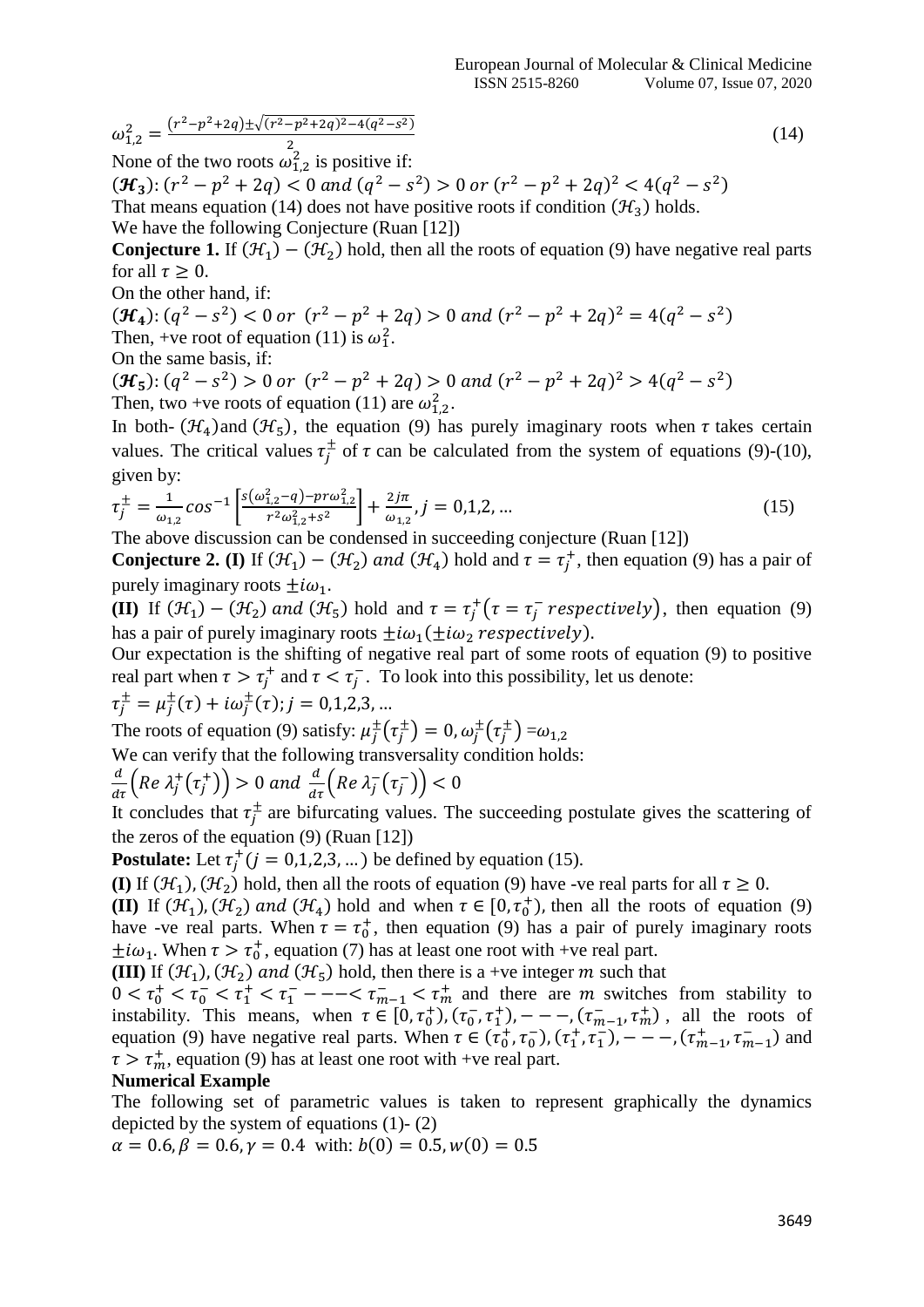The change of behaviour of the system of equations (1)-(2) from being stable to complex dynamics about the equilibrium  $E_3(0.6667,0.8889)$  for different values of delay parameter  $\tau$ is shown below:



**Figure 1.** The equilibrium  $E_3(0.6667,0.8889)$  is stable in the absence of delay i.e.  $\tau = 0$ 



**Figure 2.** The equilibrium  $E_3(0.6667,0.8889)$  is asymptotically stable when delay is below the critical point i.e.  $\tau$  < 2.37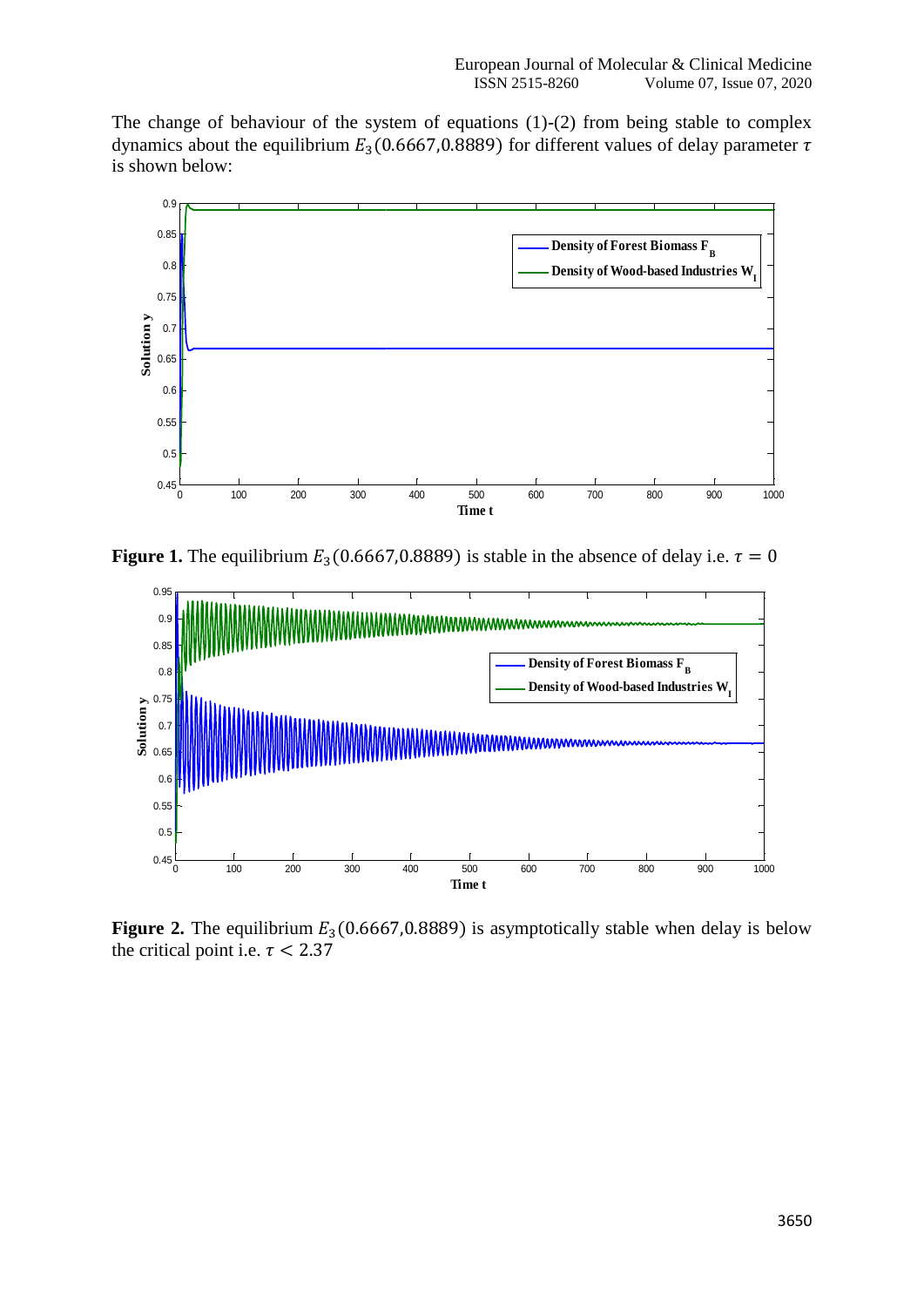

**Figure 3.** The equilibrium  $E_3(0.6667,0.8889)$  shows Hopf bifurcation when the delay passes through the critical point i.e.  $\tau \ge 2.37$ 

## **Conclusion**

The role of delay on nutrient-plant biomass mechanism is studied with the help of proposed model. The state variables considered are: density of forest biomass  $F_R$  and density of wood industries  $W_I$ . The boundedness of the system is proved using usual comparison theorem. Positivity of the solutions shows that both the variables considered being real in natural phenomenon always remain positive at all the times. In the absence of delay, the equilibrium  $E_3$  is absolutely stable as shown in figure 1. The same fact is also supplemented by  $(\mathcal{H}_1)$  –  $(\mathcal{H}_2)$  as in conjecture 1. When the value of delay parameter  $\tau$  is below the critical point i.e.  $\tau$  < 2.37, the equilibrium starts losing stability and leads to asymptotical stability as shown in figure 2. The moment, the delay parameter  $\tau$  crosses the critical value i.e.  $\tau \ge 2.37$ , the equilibrium exhibits the complex dynamics in the form of Hopf bifurcation. This observation of complex behaviour shown by the system (1)-(2) as shown by figure 3 which is in agreement with  $(\mathcal{H}_4) - (\mathcal{H}_5)$  as in conjecture 2.

## **References:**

[1]. Agarwal, M., Fatima, T., Freedman, H.I. "Depletion of forestry resources biomass due to industrialization pressure: a ratio dependent mathematical model", Journal of Biological Dynamics, 4(4): 381-396 (2010).

[2]. Chaudhary, M., Dhar, J., Sahu, G.P. "Mathematical Model of Depletion of Forestry Resource: Effect of Synthetic Based Industries", International Journal of Biological and Ecological Engineering, 7(4):639-643 (2013)

[3]. Dubey, B., Sharma, S., Sinha, P., Shukla, J.B. "Modelling the depletion of forestry resources by population and population augmented industrialization", Applied Mathematical Modelling, 33(7):3002-3014 (2009).

[4]. Ghosh, D. and Sarkar, A.K. "Stability and oscillation in a resource-based model of two interacting species with nutrient cycling", J. Ecological Modelling, 107:25-33 (1998).

[5]. Kalra, P. and Kumar, P. "Role of delay in plant growth dynamics: a two-compartment mathematical model", AIP Conference Proceedings, 1860: 020045-11. doi:10.1063/1.4990344 (2017).

[6]. Kalra, P. and Kumar, P. "Modelling on plant biomass with time lag under the effect of toxic metal", Eco. Env. & Cons.,24(1): 284-290 (2018).